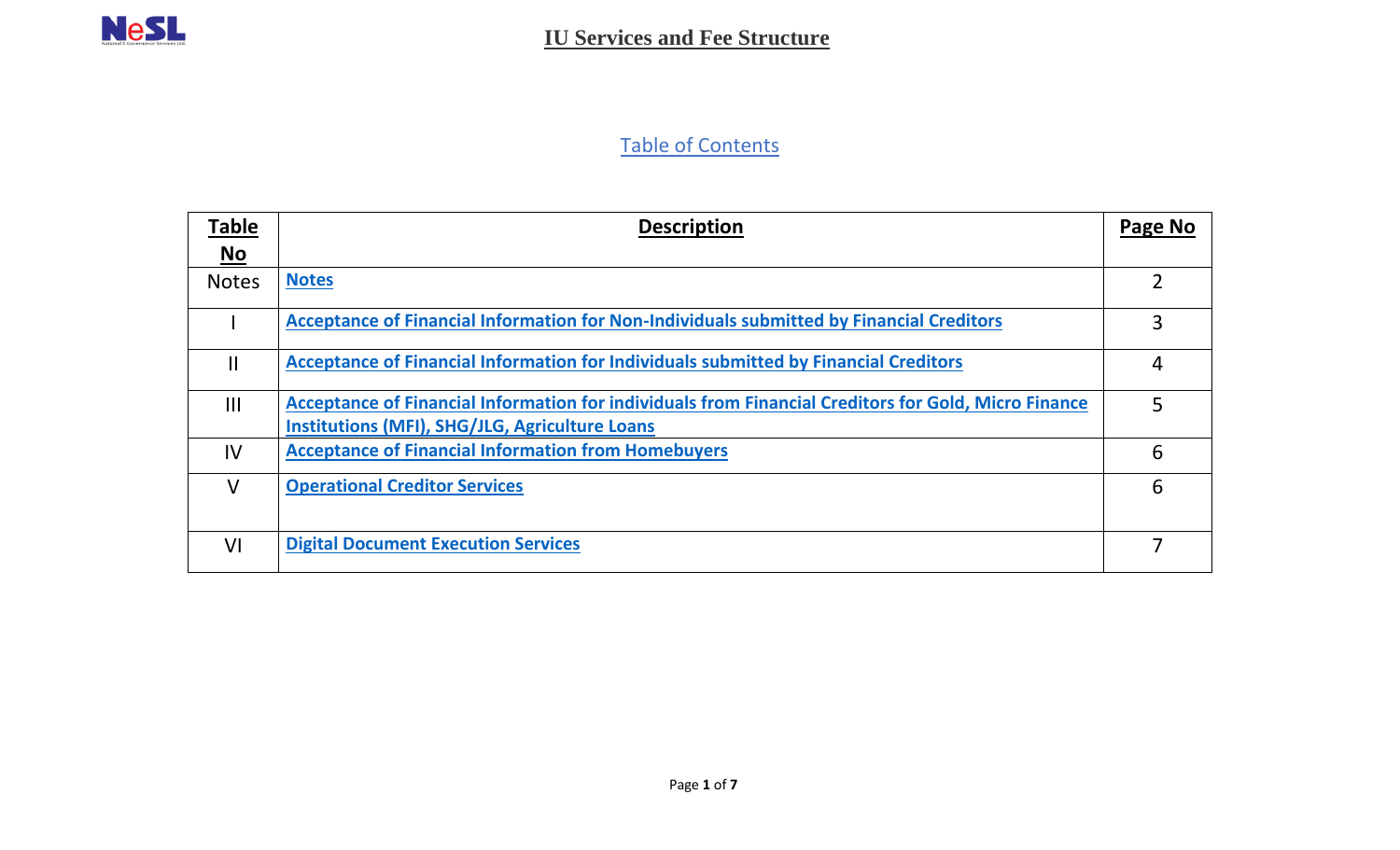

## **IU Services and Fee Structure**

## <span id="page-1-0"></span>**Notes**:

- a) GST and other taxes as applicable will be levied over and above the fee indicated, which will be charged upon submission
- b) The Annual Renewal fee will apply to all debt records of non-individuals, wherever applicable.
- c) Classification: What is a Company/ Limited Liability Partnership/ Other Commercial entity/ Individual?
	- i. Company is defined as entity incorporated under the Companies Act or a statutory enterprise incorporated under an Act of Parliament or any regulated financial creditor
	- ii. A Limited Liability Partnership is defined as an entity incorporated the Limited Liability partnership Act
	- iii. Other Commercial entity includes partnerships, proprietorships, societies, trusts, clubs, Association of Persons or any borrowing categorized as being used for business purposes
	- iv. Individuals are natural persons that borrow for their personal needs of housing, vehicle purchase, personal consumption or educational needs or other such borrowings by individuals
- d) For Financial Creditor services, borrower classification will be on the basis of the  $4<sup>th</sup>$  character of the PAN number of the primary borrower.
- e) The meaning of "Year": Year" means anniversary period from the date of submission of each debt record identified by a Unique Debt Identifier (UDI). For example, if a debt record of a borrower is submitted on 15th of June, 2018, the fee charged for submission will cover each year period up to 14th June, 2019. Renewal fee will apply from 15th June, 2019 and so on.
- DDE fee indicated in Table VI is for document execution services using the DDE Platform. Subsequently whenever the record is submitted on the IU platform, IU fee, unless otherwise indicated, shall become applicable.
- g) E-Stamping transaction fee is as per actuals. Currently it is Rs. 7/- per document for stamping under Stockholding (SHCIL)/GRAS
- h) Increase in Authentication charges will be passed on to the submitter/User as per changes made by the service provider.
- Authentication of documents using Aadhaar E-sign when done by the principal borrower charges are included in the fees; when done by other parties to the borrowing it will attract charges of Rs 5/- for individual debts.
- j) Fee mentioned does not cover Stamp Duty amount (where applicable) which will be the actuals to be paid by the user
- k) Documents to be executed will be as permissible under IBC or as permitted by respective state government for digital e-stamping
- l) NeSL will always store the audit trail of the document execution on NeSL DDE platform
- m) The contents and the stamp duty assessed and paid for the document under the Digital Document Execution (DDE) process is the responsibility of the parties executing the document and onus of proving the ascertainment of stamp duty and the article under which the stamp duty is paid lies with the executants. NeSL neither hold any responsibility nor confirms the ascertainment of stamp duty and article under which the stamp duty is paid against this document.
- n) Any IT customisations will be charged on an effort basis. A rate of Rs 7500/- per person-day will be applicable.
- o) Any increase in fees will take effect from 3 months from the date of notification of the new fee structure.
- p) Post-paid mode in the Financial Creditor segment is available to customers that enter into an agreement with NeSL and undertake technical integration for bulk submission via the FTP mode.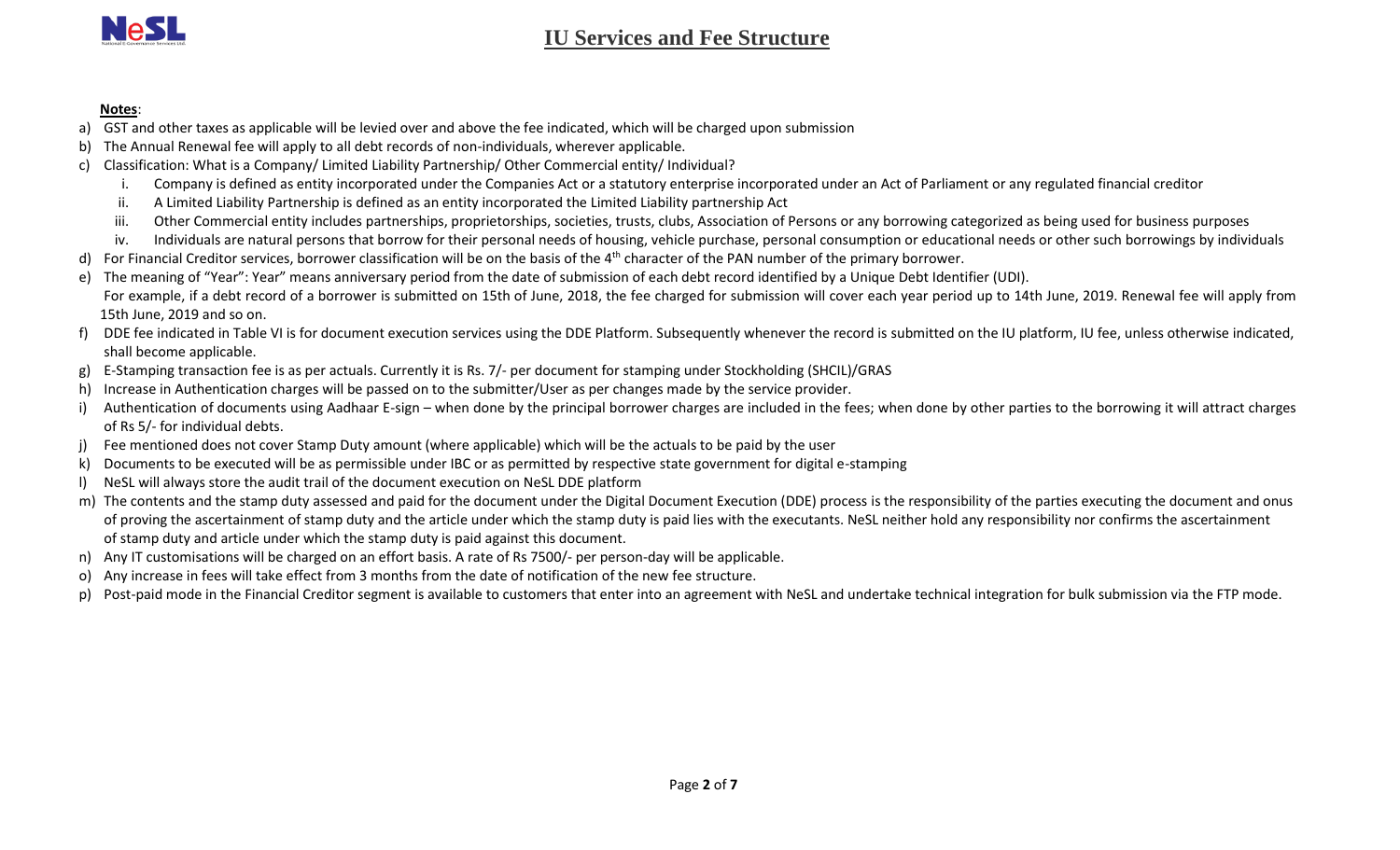

<span id="page-2-0"></span> **IU Services and Fee Structure**

| <b>TABLE No I</b>                                                                                                                                                        | Acceptance of Financial Information for Non-Individuals submitted by Financial Creditors                                                                                                 |                                                                                                                                                                                                                                                           |                                                                                                                                                                                              |                                                                                    |
|--------------------------------------------------------------------------------------------------------------------------------------------------------------------------|------------------------------------------------------------------------------------------------------------------------------------------------------------------------------------------|-----------------------------------------------------------------------------------------------------------------------------------------------------------------------------------------------------------------------------------------------------------|----------------------------------------------------------------------------------------------------------------------------------------------------------------------------------------------|------------------------------------------------------------------------------------|
|                                                                                                                                                                          | <b>Type of Service</b>                                                                                                                                                                   | <b>Fee Details</b>                                                                                                                                                                                                                                        | <b>Annual Fee Details</b>                                                                                                                                                                    | <b>Remarks</b>                                                                     |
| A) Submission of Financial<br><b>Information for LLP or Company</b>                                                                                                      | Updation of record<br>a)<br>$\mathsf{b}$<br>Default filing<br><b>Error Marking</b><br>c)<br>Default Broadcast under Regulation 21<br>d)<br>Filing of Closure of Loan/Debt<br>e)          | Post-paid mode:<br>1st Loan/Debt Record -- Rs. 300/-<br>$\bullet$<br>2nd to 10 <sup>th</sup> Loan/Debt record -- Rs. 100/- each<br>11 <sup>th</sup> Loan/Debt record onwards -- Rs. 50/- each<br>$\bullet$<br>Pre-paid mode<br>• Rs. 300/- per submission | 1st Loan/debt Record -- Rs. 250/-<br>$\bullet$<br>2nd to 10 <sup>th</sup> Loan/debt record-- Rs. 100/-<br>each<br>11 <sup>th</sup> Loan/debt Record onwards -- Rs. 50/-<br>$\bullet$<br>each | Post-paid and<br>pre-paid mode<br>details as per<br>point no. (p) in<br>the Notes. |
|                                                                                                                                                                          | <b>Submission of Document</b>                                                                                                                                                            | Free                                                                                                                                                                                                                                                      | Nil                                                                                                                                                                                          |                                                                                    |
| <b>Reports</b>                                                                                                                                                           | Record of Default<br><b>Credit Facility Report</b><br><b>Authentication Status Report</b><br>Debt Query Report                                                                           | Free                                                                                                                                                                                                                                                      | Free                                                                                                                                                                                         |                                                                                    |
| <b>B) Submission of Financial</b><br>Information for Other type of<br>business - Partnership firms,<br>Proprietorship, Sahakar/ Samiti/HUF/<br>Trust/ AOP/ Club/ Society | Updation of record<br>a)<br>Default filing<br>$\mathsf{b}$<br><b>Error Marking</b><br>$\mathbf c$<br>Default Broadcast under Regulation 21<br>d)<br>Filing of Closure of Loan/Debt<br>e) | 1st Loan/Debt Record -- Rs. 150/-<br>$\bullet$<br>2 <sup>nd</sup> Loan/Debt record onwards -- Rs. 50/- each<br>$\bullet$<br>Pre-paid mode<br>Rs. 150/- per submission                                                                                     | 1st Loan/debt Record -- Rs. 125/-<br>$\bullet$<br>2 <sup>nd</sup> Loan/debt Record onwards -- Rs. 50/-<br>$\bullet$<br>each                                                                  | Post-paid and<br>pre-paid mode<br>details as per<br>point no. (p) in<br>the Notes. |
|                                                                                                                                                                          | <b>Submission of Document</b>                                                                                                                                                            | Free                                                                                                                                                                                                                                                      | <b>NIL</b>                                                                                                                                                                                   |                                                                                    |
| <b>Reports</b>                                                                                                                                                           | Record of Default<br><b>Credit Facility Report</b><br><b>Authentication Status Report</b><br>Debt Query Report                                                                           | Free                                                                                                                                                                                                                                                      | Free                                                                                                                                                                                         |                                                                                    |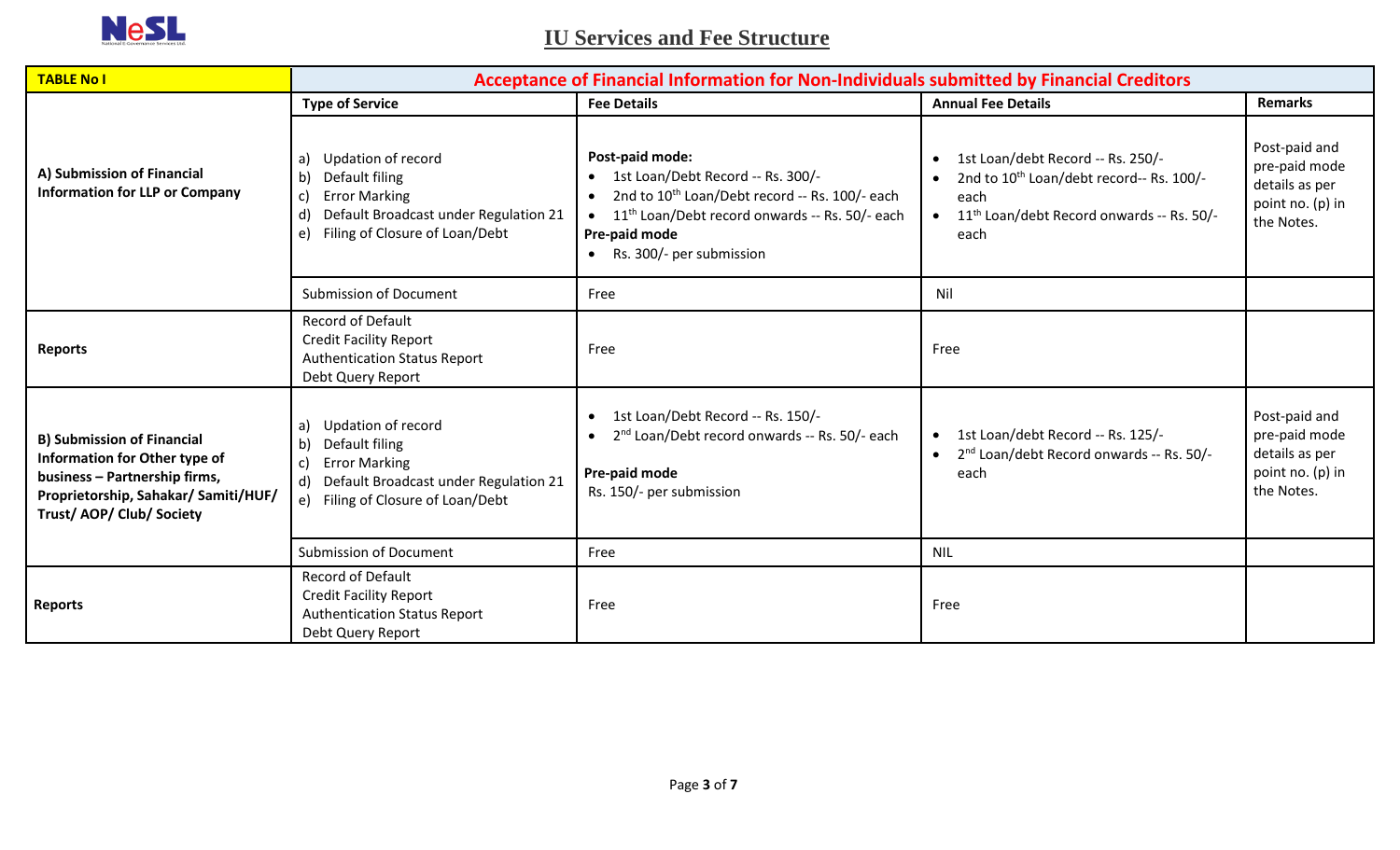<span id="page-3-0"></span>

| <b>TABLE NO II</b>                                                                                   | Acceptance of Financial Information for Individuals submitted by Financial Creditors                                                                                  |                                                                                                                                                                                                                                                                                                                                                                                                                                  |                                                                                                                   |  |
|------------------------------------------------------------------------------------------------------|-----------------------------------------------------------------------------------------------------------------------------------------------------------------------|----------------------------------------------------------------------------------------------------------------------------------------------------------------------------------------------------------------------------------------------------------------------------------------------------------------------------------------------------------------------------------------------------------------------------------|-------------------------------------------------------------------------------------------------------------------|--|
|                                                                                                      | <b>Type of Services</b>                                                                                                                                               | <b>Fee Details</b>                                                                                                                                                                                                                                                                                                                                                                                                               | <b>Remarks</b>                                                                                                    |  |
| Submission of Financial<br>Information pertaining to<br>Individuals<br>using FTP<br>method of upload | Updation of record<br>a)<br>b)<br>Default filing<br><b>Error Marking</b><br>C)<br>Default Broadcast under Regulation 21<br>d)<br>Filing of Closure of Loan/Debt<br>e) | For every Financial year, for every submitter:<br>Submissions up to 100,000 records - Rs. 25/- per debt record,<br>valid for first 5 years of submission of debt record in IU<br>Submissions from 100,001 records onwards-Rs. 10/- per debt<br>record, valid for first 5 years of submission of debt record in<br>IU<br>For all debt records -- Rs. 10/- per debt record, for every year<br>beyond 5 years from submission in IU | The fee details is applicable to all segments of<br>individual debts, viz secured, unsecured and credit<br>cards. |  |
|                                                                                                      | <b>Submission of Document</b>                                                                                                                                         | Free                                                                                                                                                                                                                                                                                                                                                                                                                             |                                                                                                                   |  |
| <b>Reports</b>                                                                                       | <b>Credit Facility Report</b><br>Authentication Status report<br>Debt Query Report<br>Record of Default                                                               | Free                                                                                                                                                                                                                                                                                                                                                                                                                             |                                                                                                                   |  |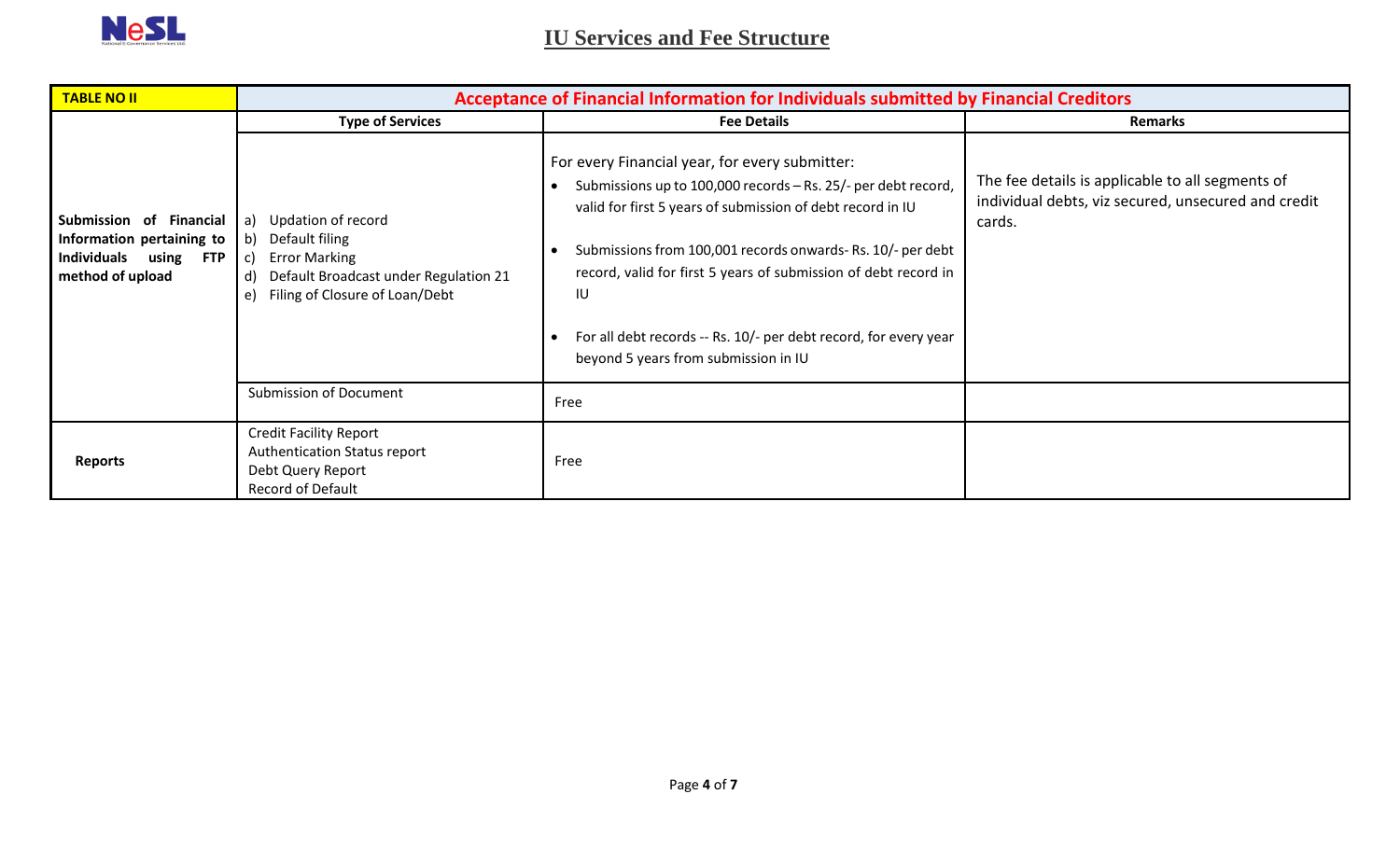

<span id="page-4-0"></span> **IU Services and Fee Structure**

| <b>TABLE NO: III</b>                                                                                                                     | Acceptance of Financial Information for individuals from Financial Creditors for Gold, Micro Finance Institutions (MFI) debts,<br><b>SHG/JLG debts, Agriculture debts</b> |                                                                                                                                                                            |                                                                                                           |
|------------------------------------------------------------------------------------------------------------------------------------------|---------------------------------------------------------------------------------------------------------------------------------------------------------------------------|----------------------------------------------------------------------------------------------------------------------------------------------------------------------------|-----------------------------------------------------------------------------------------------------------|
|                                                                                                                                          | <b>Type of Service</b>                                                                                                                                                    | Fee per loan/debt record of a borrower                                                                                                                                     | <b>Remarks</b>                                                                                            |
| <b>Financial Information on Gold,</b><br>MFI, SHG/JLG, Agriculture loans<br>using submission method:<br><b>Existing upload using FTP</b> | Any time Default filing<br>a)<br>b)<br><b>Error Marking</b><br>Default Broadcast under Regulation 21<br>C)<br>Filing of Closure of Loan/Debt<br>d)                        | Rs. 8/- per debt record, valid for first 5 years of<br>submission of debt record in IU<br>Rs. 10/- per debt record, for every year beyond 5 years<br>from submission in IU | "GOLD" or "MFI" or "AGR" or "JLG" or "SHG" must be updated in<br>the (Field Name "crdtsubtyp") in the API |
|                                                                                                                                          | <b>Submission of Document</b>                                                                                                                                             | Free                                                                                                                                                                       |                                                                                                           |
| <b>Reports</b>                                                                                                                           | <b>Credit Facility Report</b><br><b>Authentication Status Report</b><br>Debt Query Report<br>Record of Default (RoD)                                                      | Free                                                                                                                                                                       |                                                                                                           |
| <b>User Management</b>                                                                                                                   | Creation of number of users                                                                                                                                               | Free                                                                                                                                                                       |                                                                                                           |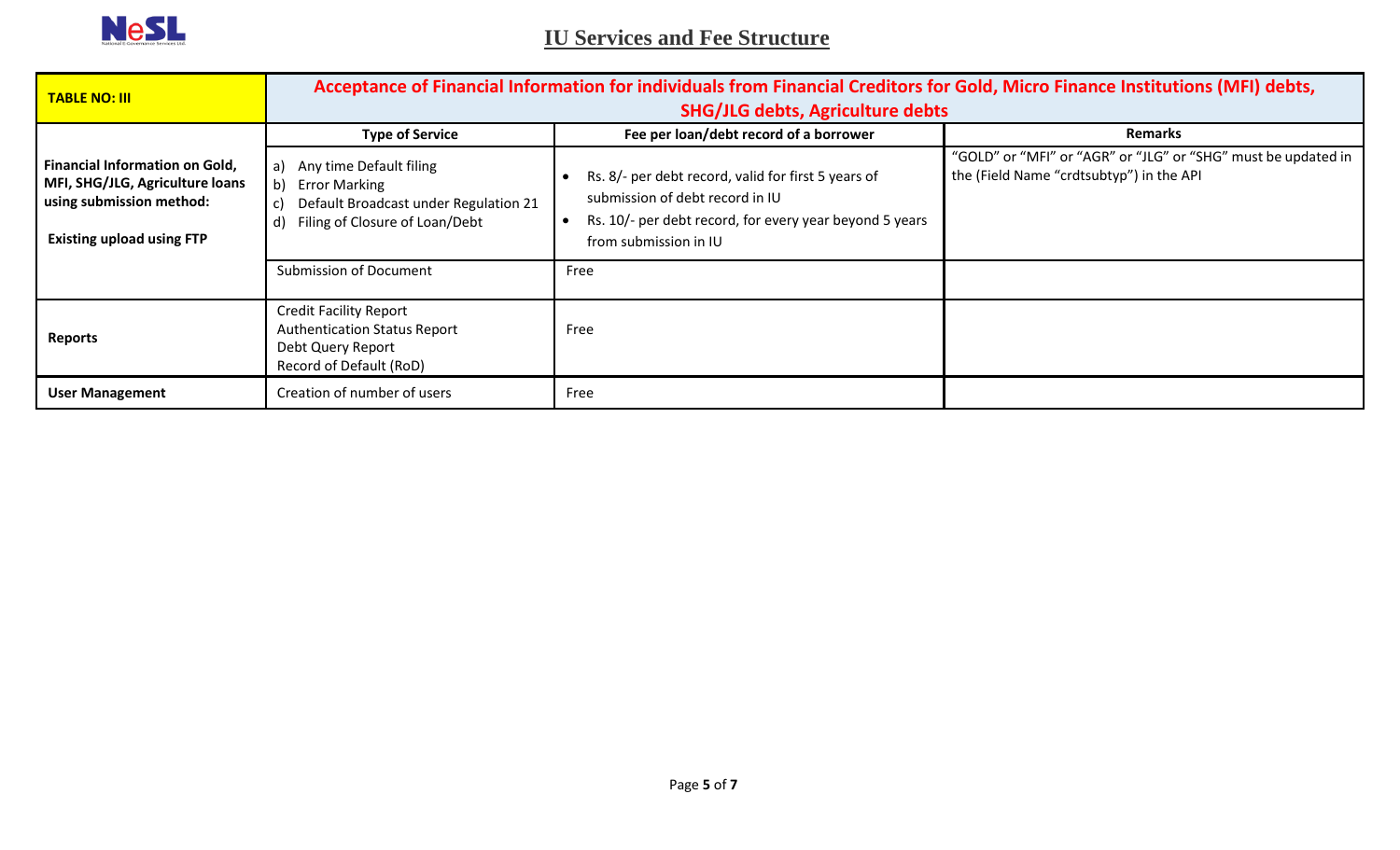<span id="page-5-0"></span>

| <b>TABLE NO IV</b>                                                                                                                        | <b>Acceptance of Financial Information from Homebuyers</b>   |                |  |
|-------------------------------------------------------------------------------------------------------------------------------------------|--------------------------------------------------------------|----------------|--|
| Using the Front-end screen Submission of Financial                                                                                        | <b>Fee Details</b>                                           | <b>Remarks</b> |  |
| Information pertaining to Financial Credit given by<br>Homebuyers to Builders using the Front-end Screen<br><b>Based method of upload</b> | Rs. 300/- for each instance of submission and<br>of updation |                |  |
| <b>Report Download</b>                                                                                                                    | Free                                                         |                |  |
| <b>Document submission</b>                                                                                                                | Free                                                         |                |  |

<span id="page-5-1"></span>

| <b>Operational Creditor Services</b><br><b>TABLE NOV</b> |                                                                                                                     |                                                                                  |
|----------------------------------------------------------|---------------------------------------------------------------------------------------------------------------------|----------------------------------------------------------------------------------|
|                                                          | <b>Fee Details</b>                                                                                                  | <b>Remarks</b>                                                                   |
| <b>Financial information or Document</b>                 | Up to 100,000 submissions: Rs. 60/- per submission                                                                  |                                                                                  |
| <b>Submission pertaining to Operational Credit</b>       | From 100,001 submission onwards: Rs. 10/- per submission                                                            | To be paid by submitter                                                          |
| <b>Demand Notice</b>                                     | Rs. 300/- per Demand Notice                                                                                         | To be paid by submitter as and when the legal<br>notice is to be sent through IU |
| <b>Credit Facility Report</b>                            | For customers availing the concessional rate of Rs. 10/- per<br>submission, a fee of Rs. 100/- per report download. |                                                                                  |
| <b>Annual statement</b>                                  | Free                                                                                                                | One per financial year                                                           |